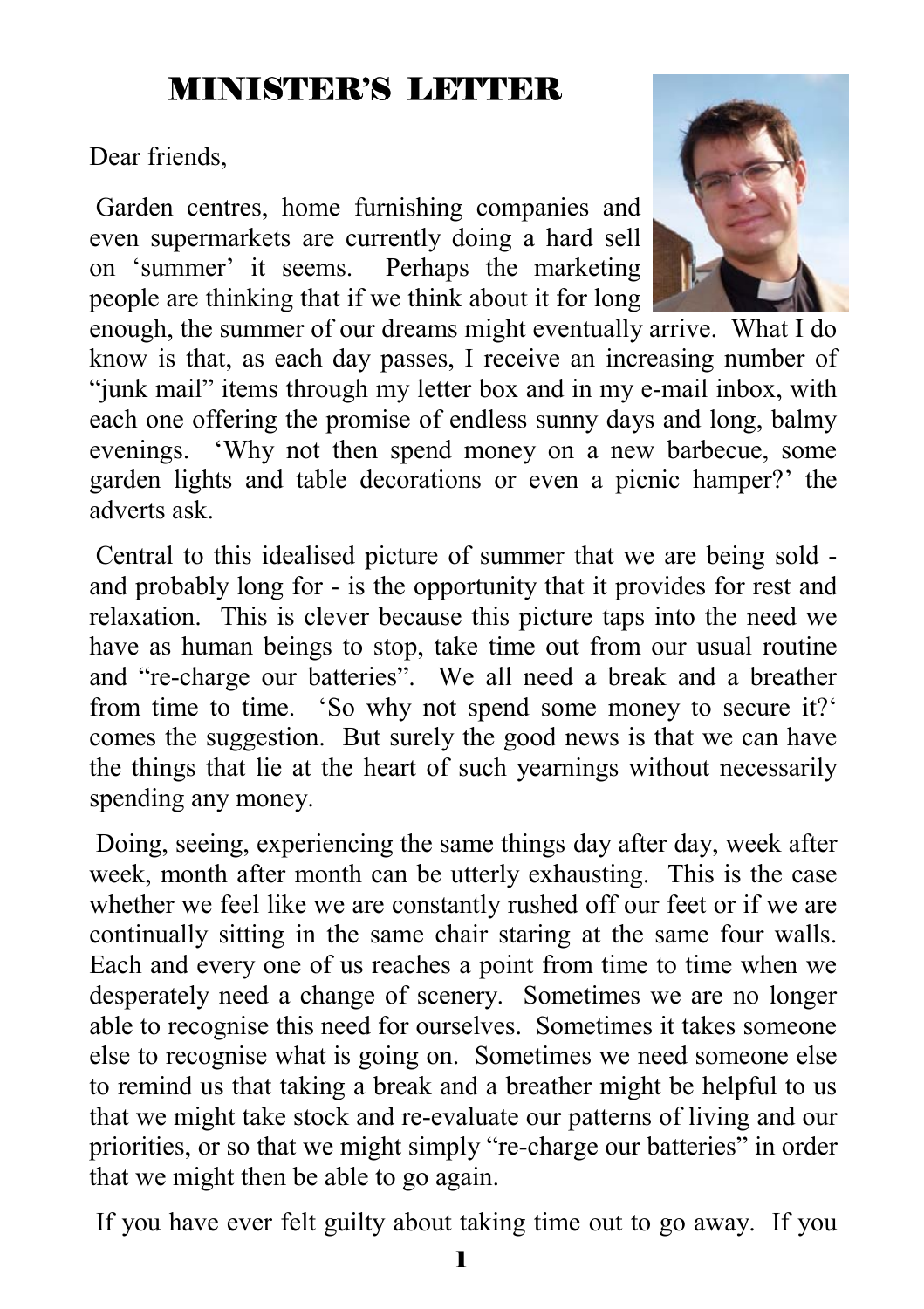have ever felt that everything will fall apart at the seams if you are not there. If you have felt that your work is too important to "down tools" and simply go and sit and be elsewhere. Listen to what Jesus says to his friends who are engaged in work that he sees as being important enough to die for:

 *'Come away to a deserted place all by yourselves and rest a while.'* 

 Get away for a bit, enjoy a change of scenery, recharge the batteries. Take a break and a breather. Whatever it is that you need a break and a breather from, however important it is, it will be there to return to soon enough. But you owe it to yourself, and to the God who created the world and then rested, to the God who created the sabbath, to rest. In fact, you will be no good to anyone if you don't.

 In life we always have to balance our needs against the needs of others. Jesus never leaves us in any doubt as to what we should do when we perceive or see genuine need. Jesus' friends are shown time and time again that the required response is to move beyond themselves and to reach out in love to those who need it. But they are also shown by Jesus, time and time again, that it is also important to God that, as human beings, we get the rest that we need, that we enjoy a change of scenery from time to time, that we carve out the time we need - and those around us need - for a break and a breather.

 Over the next couple of months then - whether we get an idealised summer or not - let us all do our best to take a break and a breather, because we all need one.

 Not everyone has to go away for a fortnight to some far flung land. Not everyone could afford to do this even if they wanted to. But most of us have the opportunity to enjoy a change of scenery, even if to obtain this change of scenery means finding a different tree in a local park to sit under.

 But, please, please, please, make the most of the opportunities that this summer provides to take - and allow others to take - a breath and a breather. Life depends on such things.

With every blessing,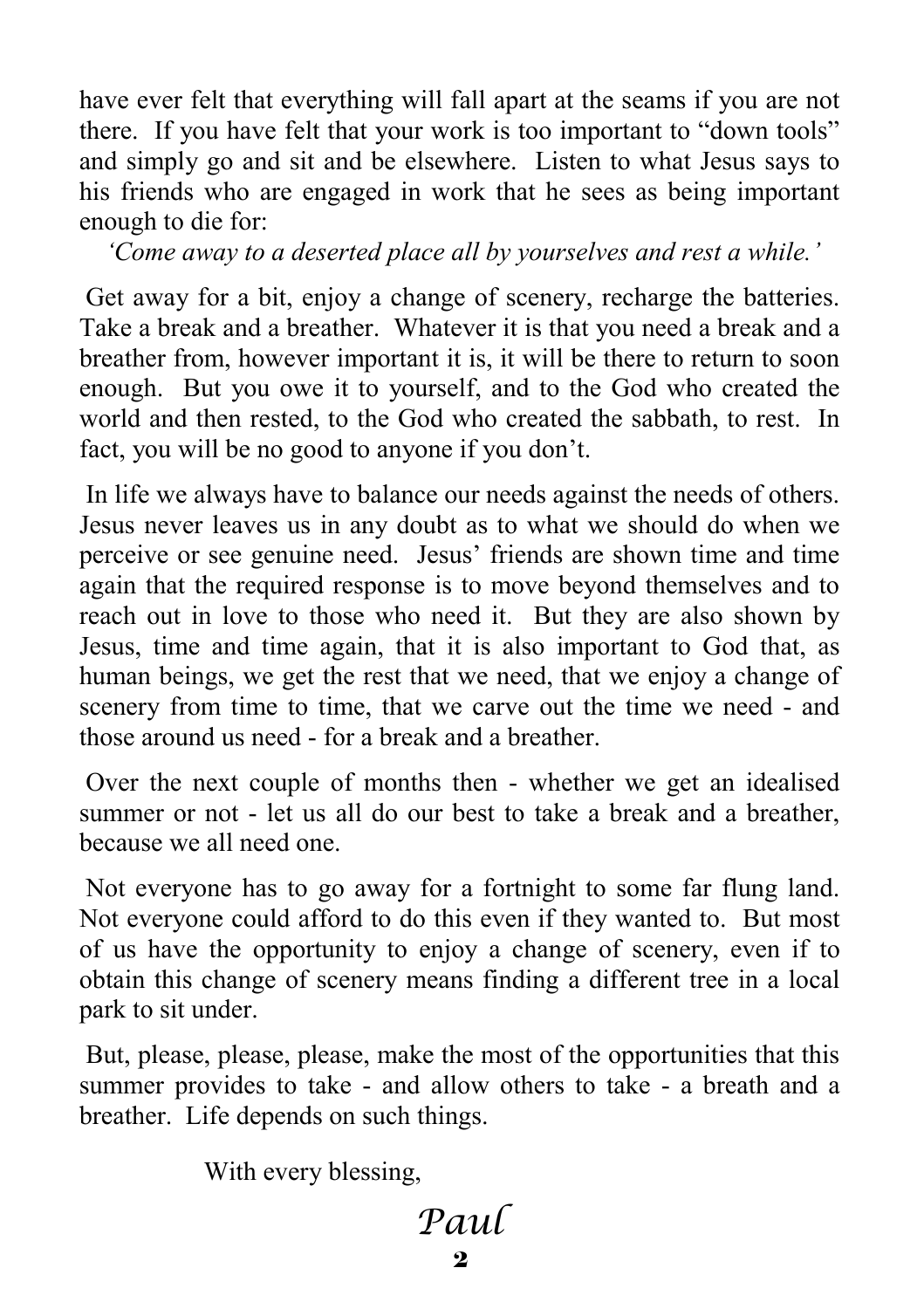# To our 'Wonderful' Church Family

This is an open letter of appreciation and gratitude to the many folk who have helped both Derek and I over the recent months of struggle that health problems have caused us.

It has been such a comfort to know that so many able and willing friends have been 'just a phone call away' whenever the many emergencies occurred.

Thank you, thank you, thank you, to Paul for his unfailing telephone calls, hospital and home visits. Especially his prayers which have meant so very much top us both. To Mike and Tony for unending lifts to and from St Georges and Marsden hospitals, and to Graham for his unending practical and professional help. Also for Roy's chauffeuring and Sylvia and Phil's as well; and for Mike and Bernita's non-stop practical help and cooking. Also not forgetting all our helpful neighbours and friends far and near who help with chauffeuring, cooking, shopping etc (Kay and Ken need special mention here)

Finally, for all the colossal number of get-well and encouragement cards, the non-stop telephone enquiries and offers of help. The list is endless, but you know each one of you what you have done for us and how we would never have survived the trauma we were experiencing without **you**!

Now at last all the prayers are gradually being answered and we are beginning to see light at the end of a long tunnel. Derek has finally gained enough strength back to move on from the wheelchair, then walking frame and now crutches to this last week to be able to drive short trips in the car to local destinations. So for all the constant prayerful thoughts flooding our way that have been said both publicly and privately - we thank **everyone** from the bottom of out hearts.

With our love, blessings, gratitude and heartfelt thanks for everything everyone has done for us.

### *Mary Heaton*

*PS* 

*Thank you Gwen for your more recent support in driving and accompanying me to hospital for my own health test etc - bless you.*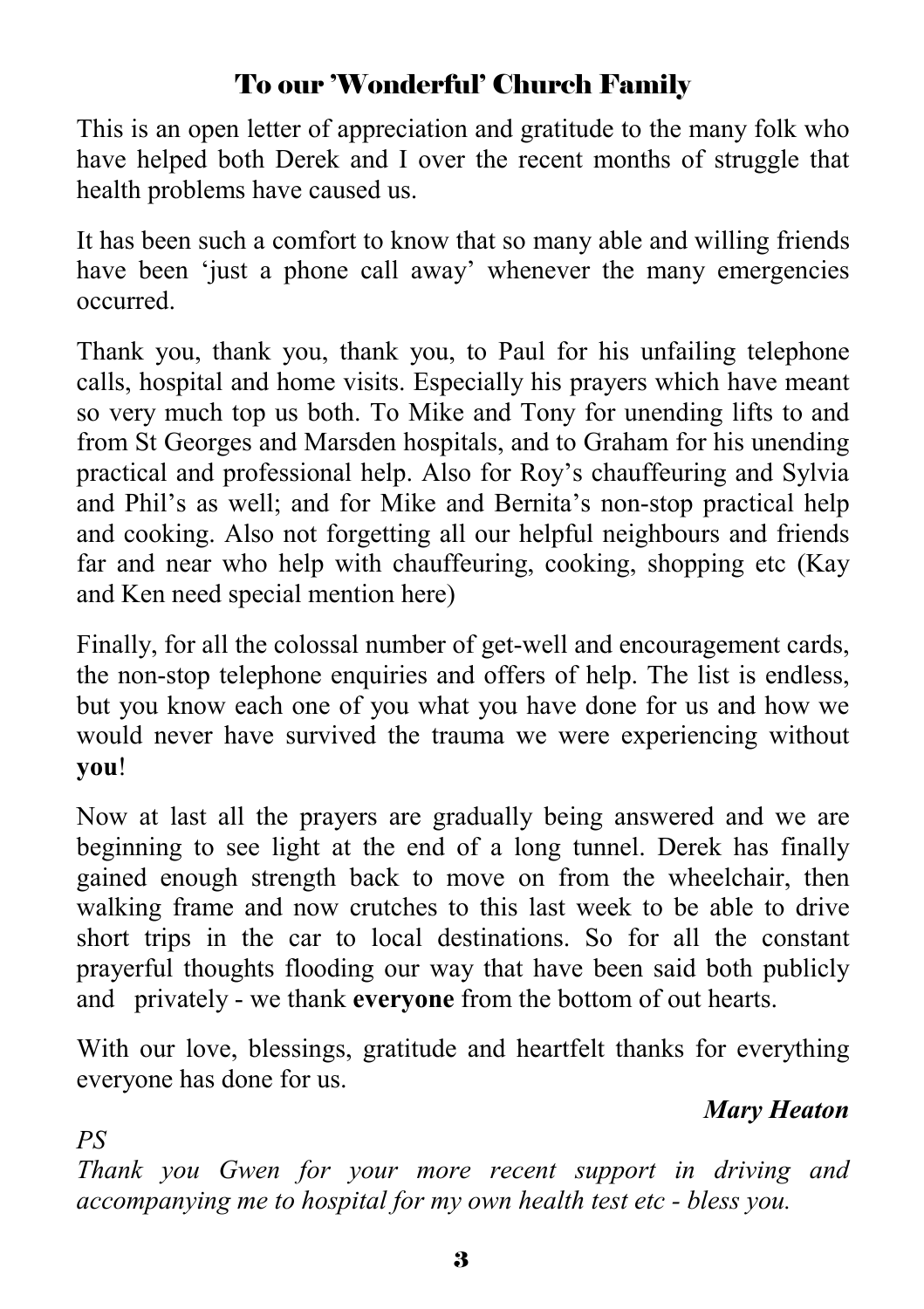

# Regular Giving and Gift Aid

 I have taken over the job of Gift Aid Secretary and have just completed the returns for 2012-13. I am surprised that there are a number of people who

regularly attend church that do not, it seems, give a regular amount to the Church or, if they pay tax, Gift Aid this giving. I am sure Martin Way is as important to you as to me and would urge all those who do not give a regular amount to think again.

 $-$  < 0 >  $-$ 

Please speak to Roy Ellis if you require further information.

*Maralyn Loft*

## The Worship Space Project

 During the summer the church will be out of action and so all services will be held in the hall.

So what will be going on? The answer is "lots"!



- The pews will be removed
- The sanctuary walls and rear wall will be re-painted in a lighter colour to match the new furnishings
- The uplighters will (hopefully) be replaced by lights highlighting the walls rather than the ceiling
- The floor will be carpeted
- The new chairs will be installed

Hopefully in September (or soon after) we will return to worshipping in the refreshed church. Please bear with us during the refurbishment.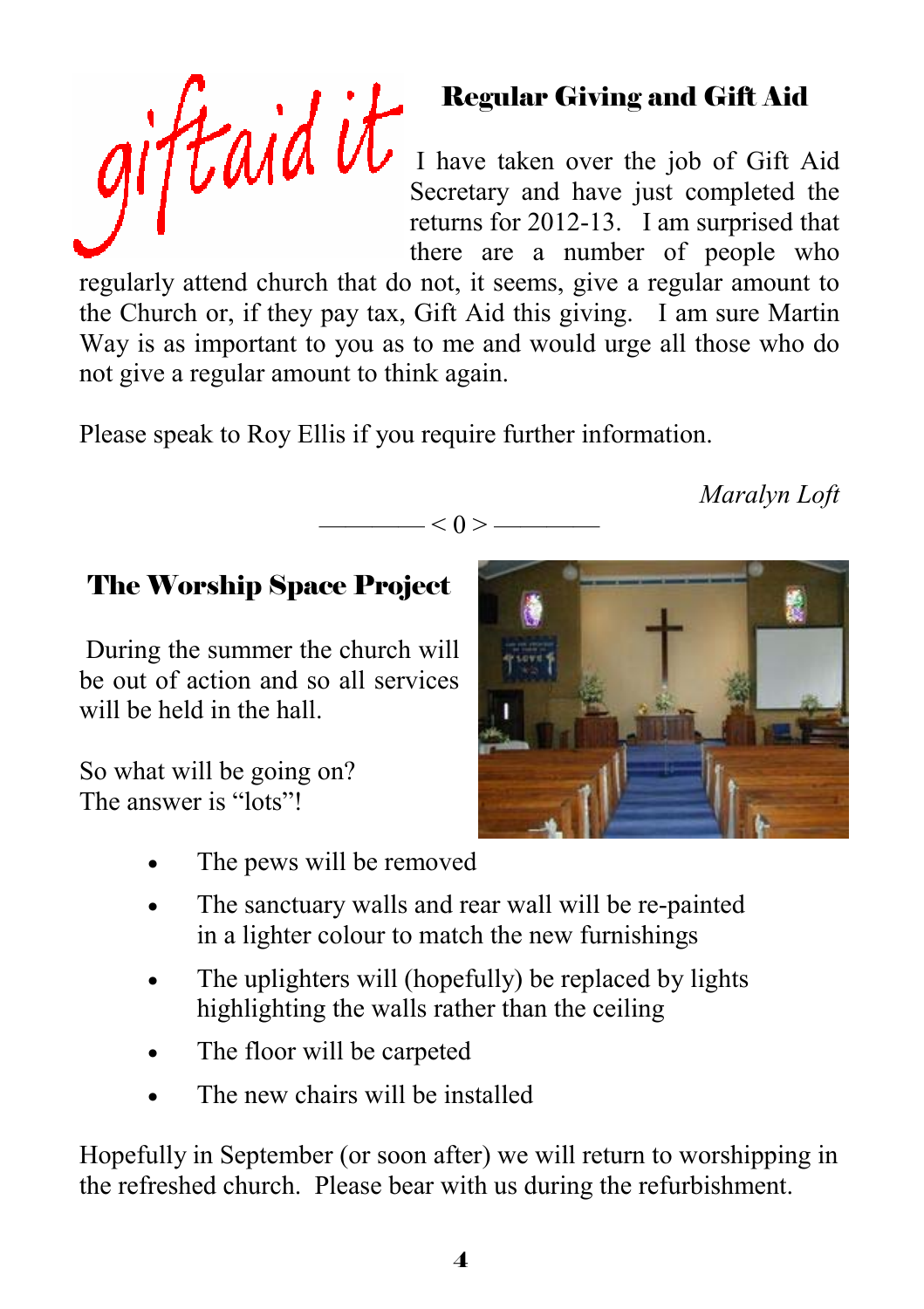# The Methodist Conference 2013



This year's Methodist Conference is being held at Methodist Central Hall, Westminster from Thursday 4th to Thursday 11th July. The Conference is the governing body of the Methodist Church and meets annually to discuss matters affecting the life of the Church, the nation and the world.

 The Conference's representative session opens on Saturday 6th July with the induction of the new President, the Revd Ruth Gee (Chair of the Darlington District), and the Vice-President, Dr Daleep Mukarji (former Chief Executive of Christian Aid).

 Following Sunday morning worship on 7th July, 48 Methodist presbyters and deacons will be ordained at nine churches across the London District. Please think and pray especially for those being ordained in our neighbouring circuits: Helen Letley, Alexandra Terrett and Nicola Wooller at Trinity Church, Sutton and Elizabeth Osei, Jennifer Pathmarajah and Amy Walters at Surbiton Hill Methodist Church.

 On Wednesday the Conference will be addressed by Justin Welby, Archbishop of Canterbury, on the subject of 'Resourcing a Search for the Common Good'. During the rest of the week the Conference will debate many diverse issues, from same sex marriage to supporting ministers with ill health to the current major reorganisation of training for ministers and lay people in the Church.

 Everyone is very welcome to attend any of the business sessions throughout the week, or indeed the Archbishop's address – tickets are not needed (except for the weekend events). Many fringe events are being held in the evenings and lunchtimes, and these are also open to the public.

 More information, including a full programme of events and copies of all the reports the Conference is considering are available at www.methodistconference.org.uk, where video of the debates will also be streamed live.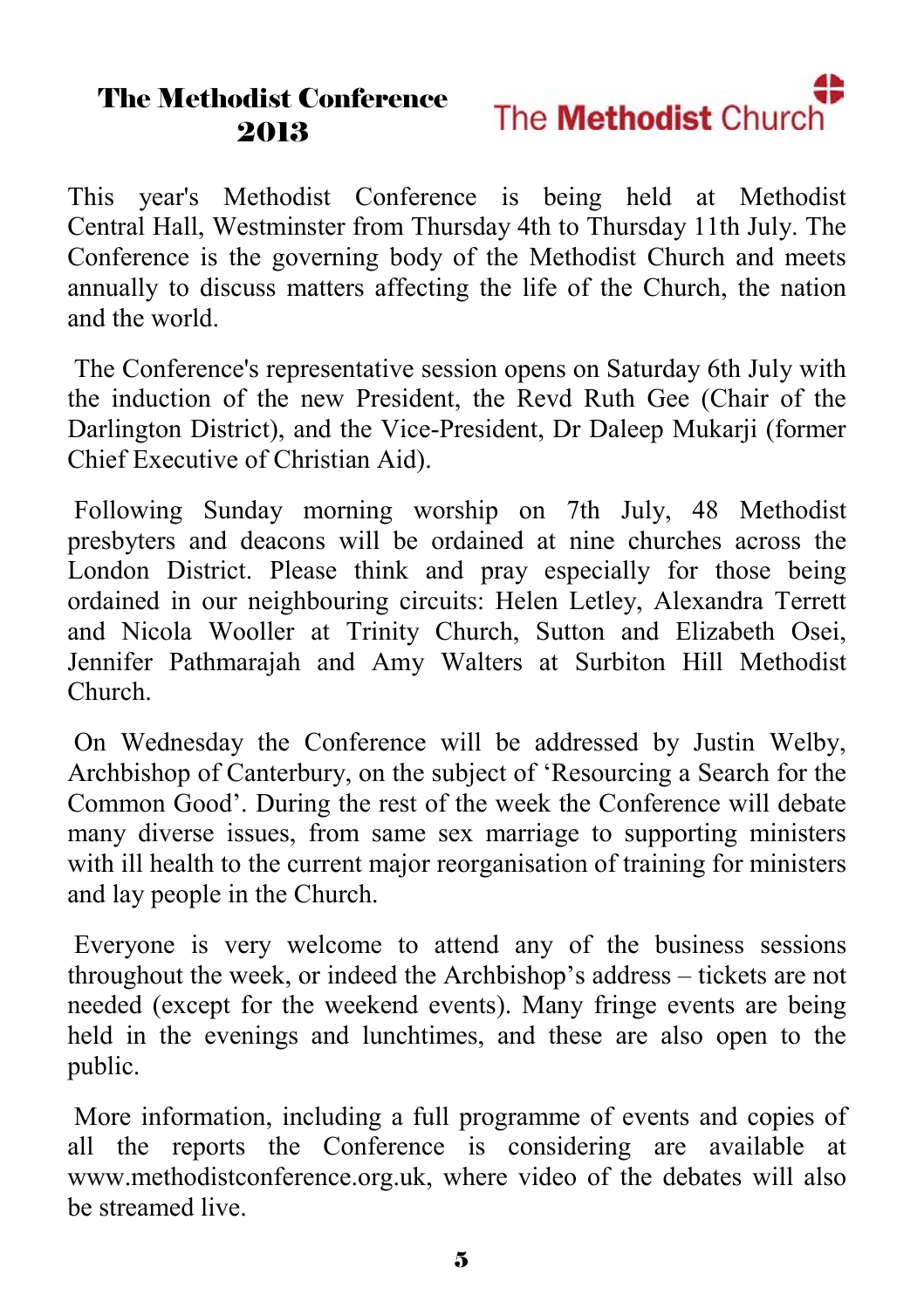The Conference is not often held in or near London so this is a rare chance to see it in action and meet people from all parts of the country. If you are interested in coming or have any questions then please do contact me at martinharker@gmail.com or 07776425054.

 $\leq 0$  >  $\qquad$ 

*Martin Harker* 

$$
\mathsf{C} \xrightarrow{\mathsf{AR} \text{ TREASURE}} \mathsf{H} \mathsf{U} \mathsf{N} \mathsf{P}
$$

Abby, Richard, Anne and Rachael Charity Car Treasure Hunt and BBQ Saturday 13<sup>th</sup> July 2013 Starting at **Martin Way Methodist Church**  SW20 9JZ at **7pm** Ending at **65 Summer Road**, Thames Ditton KT7 0QW

Come along and join us for a fun evening as you drive around with friends and family following the route while searching for answer to clues along the route. Points will also be scored for the correct mileage so don't get lost and if you take too long there are time penalties as well. Come along as a team or on your own as there will be space to join other teams. There are prizes and the evening is all about having fun and no doubt an argument or two over directions.!!

When finished enjoy something from the BBQ. It is £5 per person which includes either a burger or jumbo hotdog with a roll (veggie options available), salads and a jacket potato and an ice cream for dessert.

Bring along your own drink non alcoholic or alcoholic and also your own garden chair (in case summer arrives and we are able to sit outside!?).

We really need to know numbers to cater for – please let us know if you want to join in for this fun evening by Wednesday  $10<sup>th</sup>$  July.

As this will be our last event (not final event though) before we head off on our Machu Picchu Challenge on 26th July - We have really appreciated everyone's support at all our charity events. We will be in touch after our trek to let you know how it all went.

*Abby Herring*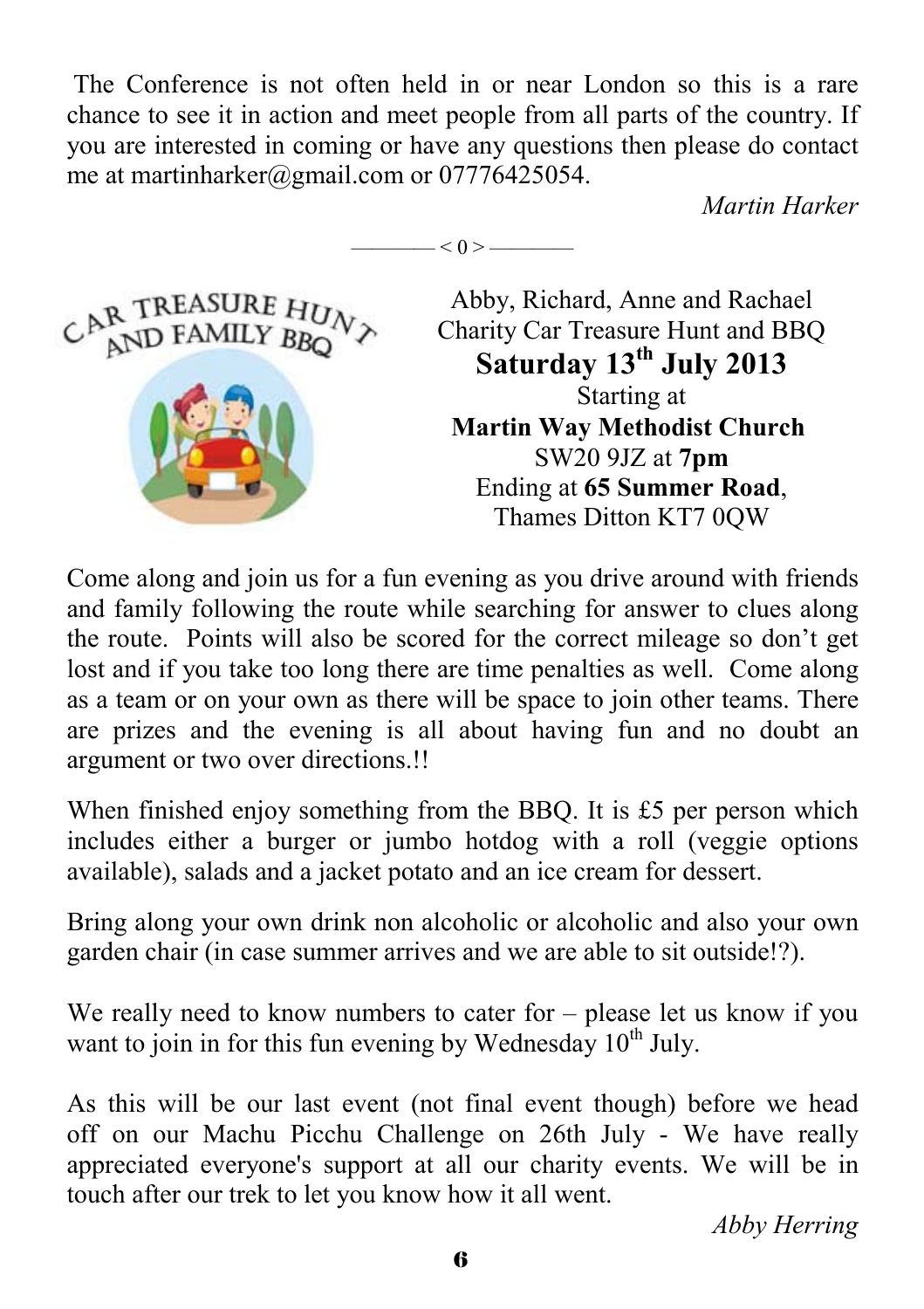# The New Ruxley Church



The builders have done a grand job and the first service in the new building of Ruxley Church was held on Sunday 23rd June. Many walked in procession from the old church to the new to join in a service of celebration and thanksgiving with both visitors and friends past and present.

 They will be holding Opening Events on Saturday mornings and all are invited, so they hope to see many friends and neighbors from other churches from the circuit. The open mornings on Saturday 6th and 13th July from 10.00 a.m. - 12 noon. Do go along and support them as well as have a look round you can enjoy refreshments.

 In addition to the new church, their newsletter, The Ruxley Star, is now available online. To get more pictures of the new church and to catch up on all their news as well as downloading the newsletter go along to their website at www.ruxley-church.org.uk

 $-$  < 0 >  $-$ 

Don't forget you can also get the Martin Way Newsletter online at www.martinway.org.uk as well as seeing what's going on in other churches in the Methodist Connexion by getting the latest copy of The Buzz at www.methodist.org.uk/latestbuzz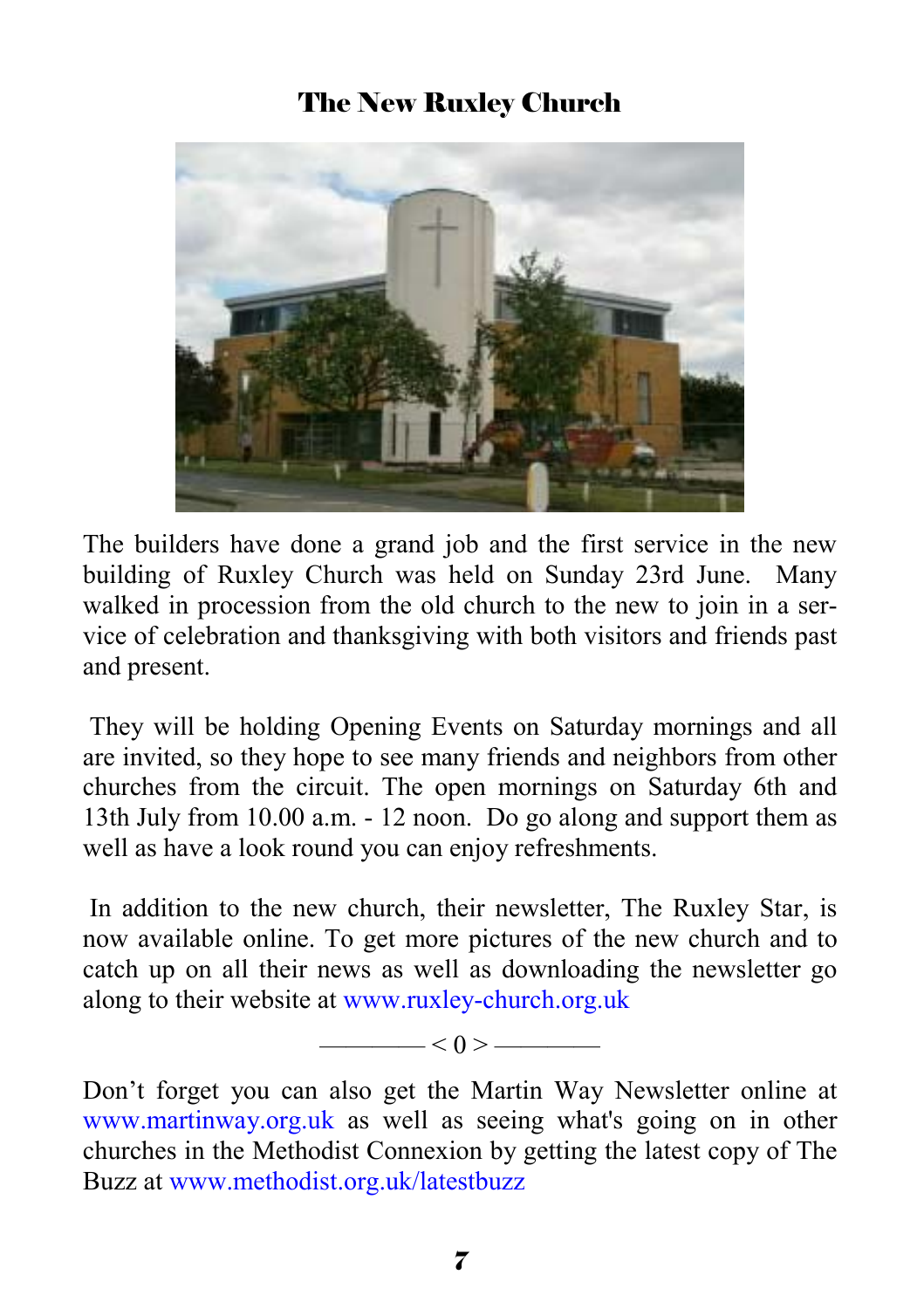# SUMMER BOOK REVIEW from RE:FRESH BOOKS

*Take it & Leave it!*

*Take a good Christian book on holiday, read it, then leave it for other holidaymakers to read. Many holiday venues have a 'library' area where holidaymakers can exchange books*

#### *Fabrice Muamba - I'm Still Standing*

by Fabrice Muamba - £12.99 - 254 pages

On March 17 2012, during a televised FA cup match, Fabrice Muamba suffered a cardiac arrest and collapsed without warning. For 78 minutes his heart stopped beating. The message went out "Pray for Muamba." And miraculously he recovered. *I'm still Standing* tells the remarkable story of this popular sportsman and highlights his Christian faith.





#### *I was just Wandering*

by Jeff Lucas - £8.99 - 147 pages

Another book of meaningful musings from the self-styled Mr Bean of the Christian world. Lucas ranges over a variety of life's experiences including the challenge of healing and suffering, times of doubt, the effects of showing simple kindness and much more.

#### *Heaven is for Real*

by Todd Burpo with Lynn Vincent - £9.99 - 208 pages

A Little Boy's Astounding Story of His Trip to Heaven and Back. The true story of a four-year old boy who, during emergency surgery slips from consciousness and enters heaven. He survives and begins talking about family events of which he hade never been told.





### *John Sentamu's Faith stories*

by John Sentamu - £8.99 - 139 pages

Ordinary people can have an extraordinary impact on society as they live out Jesus' message of faith, love and compassion. This book tells the story of twenty such people, some of whom have turned personal tragedy into opportunities to show Christian compassion. Each story has a short introduction by the Archbishop of York, John Sentamu.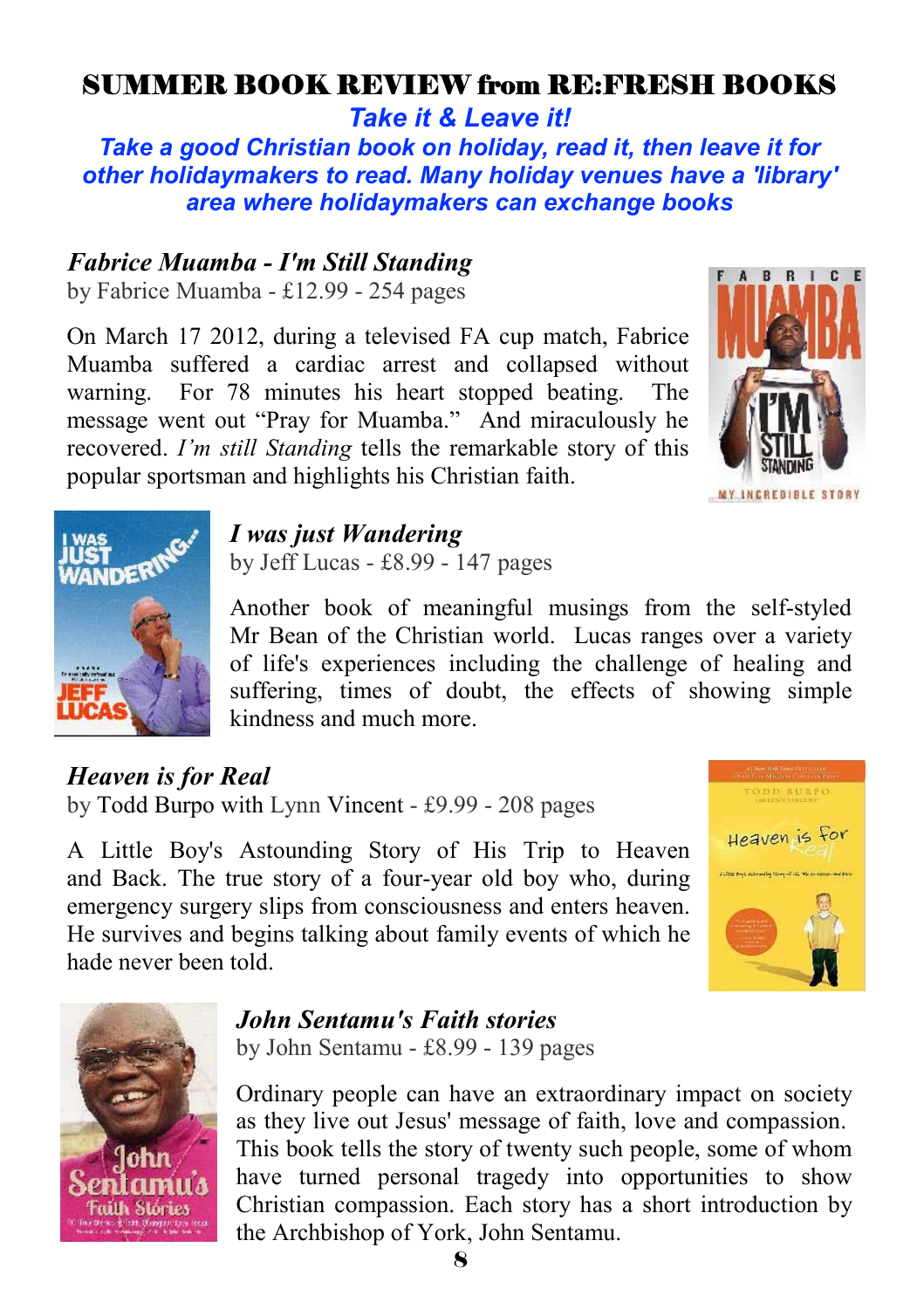#### *Mud, Sweat and Tears* by Bear Grylls - £7.99 - 472 pages

The autobiography of adventurer, TV celebrity and Chief Scout, Bear Grylls. From his childhood, through school, to training for the SAS, a parachuting accident that saw his back broken in three places, his ascent of Everest, and his appointment as Chief Scout.





#### *Saving Eutychus*

*How to preach God's word & keep people awake* by Gary Miller and Phil Campbell - £9.99 - 169 pages

Even Paul had people falling asleep during his sermons! Written by an Aussie and an Irishman with very different styles who share a passion for preaching the gospel of Jesus Christ, *Saving Eutychus* delivers fresh, honest, faithful and practical insights into preaching the whole word of God, Sunday by Sunday, without being dull.

#### *Adrian Plass & the Church Weekend* by Adrian Plass - £14.99 - 198 pages

Adrian has reluctantly agreed to run his church's weekend away, but as ever, you can guarantee things won't go smoothly. Adrian has been trying to keep a low profile at church but his son Gerald is now an Anglican vicar and the two churches are getting together for a joint weekend away. This is typical Plass, humorous and heart-warming in equal measure.





# *Fisher of Men*

by Pam Rhodes - £7.99 - 256 pages

A brand new novel by author and TV personality, Pam Rhodes, is described as "both funny and heart-warming" as it follows the trials and tribulations of a naïve young curate as he arrives in the small town of Dunbridge.

*These books (and more) are available from Re:fresh Books & Christian Resources, 23 The Broadway, Tolworth, Surbiton KT6 7DJ*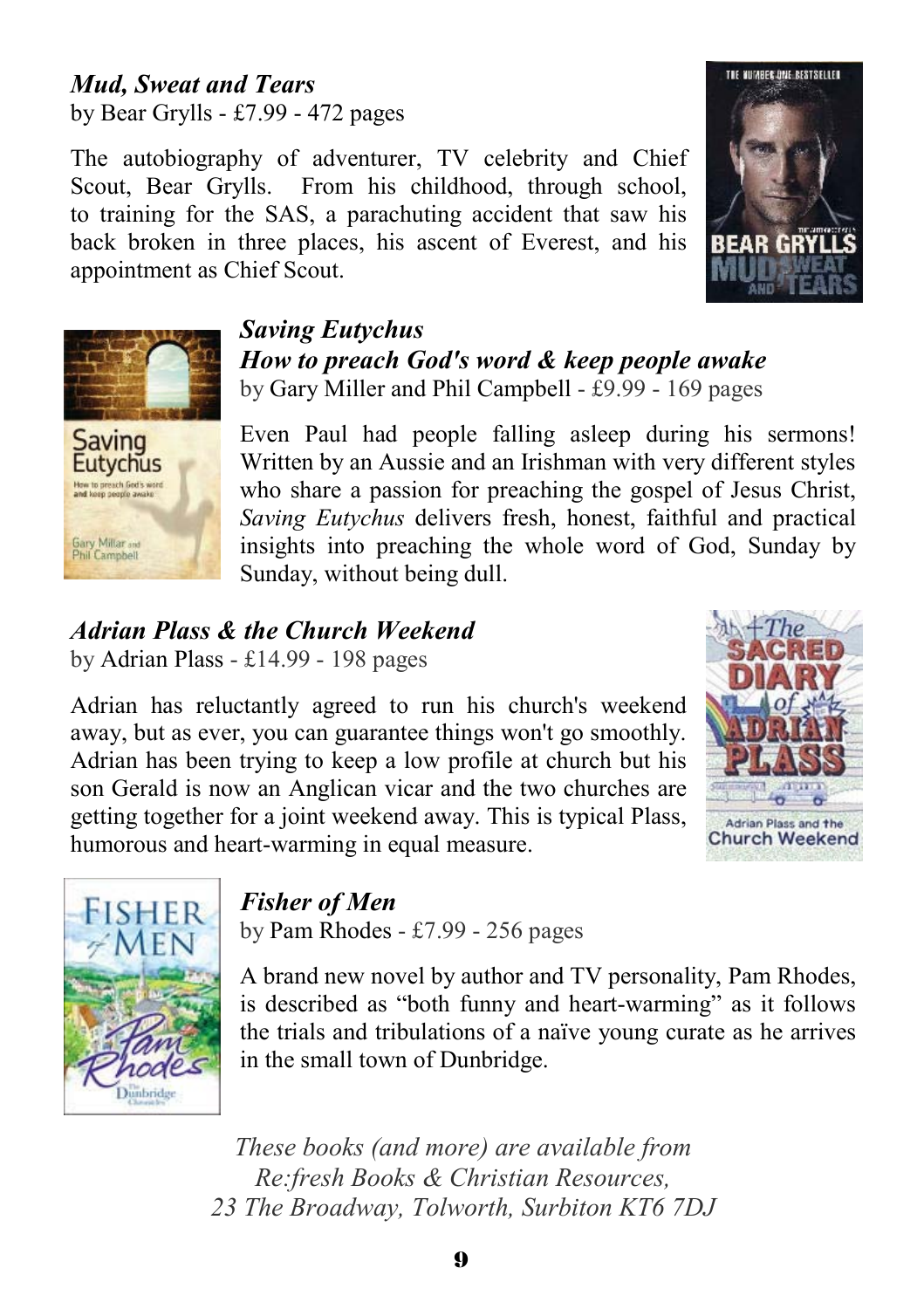# Give a chair



 The excitement is rising and the project to refurbish and refresh the worship space is gathering momentum.

There has been a gratifying number of people testing the two types of chair on trial and, as at 23rd June, 60 votes have been cast. The outcome has been a clear favourite – Type B (illustrated) is favoured by 83% of those who voted – and plans are now in hand to order them (but not in the colour shown).

 We have received generous donations in memory of Valerie Currie and Joan Arnold and these are being applied to this project. We have also benefited from surplus Circuit funds which have been refunded to the church, and from some of the proceeds from the pantomime.

However, these will not cover all the costs.

 You are now invited to share directly in this project and join in the enthusiasm by contributing a chair. The church will be brighter, more comfortable and more flexible when the work is complete and you can help us achieve our aim.

 Would you be prepared to 'give a chair'? Each chair costs £100 and you are invited to donate one (or more). If this is beyond your means a lesser amount will buy a set of arms (20 of the chairs will have arms) or a book shelf under the chair. Please consider prayerfully whether you are able to help with this exciting venture.

 If you would like to give a chair, please see Roy Ellis (Treasurer) who will be pleased to receive your donation on behalf of the church. Alternatively, give it to any member of the Leadership Team who will be pleased to pass it on. If you wish your donation to remain confidential you are assured that this wish will be respected.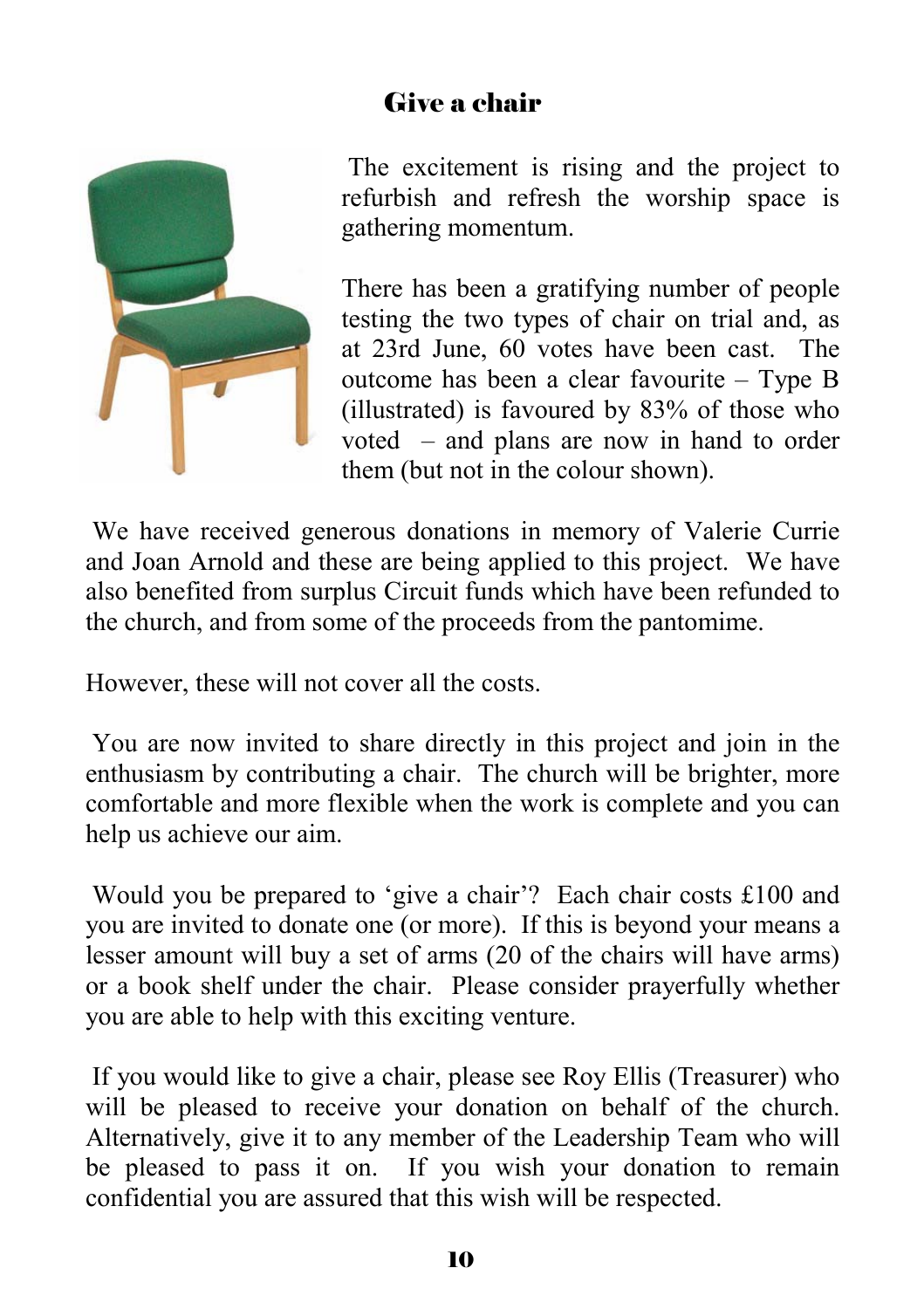The Christian CARE Association is a small charity in the London Borough of Merton run by volunteers from the churches. They try to support anyone in need. Since December 2012 they



are based at **Martin Way Methodist Church, Buckleigh Avenue, Merton Park, SW20 9JZ**.

# **Current Vacancies**

Our current urgent needs are ...

- Organiser for the four teenage outings held each year
- A coordinator for our ever-growing work of providing subsistence to families destitute or going through a crisis
- More helpers for the Furniture Project collections and deliveries
- More befrienders
- More visitors/shoppers to make fortnightly/monthly food deliveries

### **Current Requests**

We urgently require for families...

- 4 double beds must be in good condition and have fire safety label
- 3 single beds must be in good condition and have fire safety label
- 1 single mattress must be in good condition and have fire safety label
- 1 sofa must be in good condition and have fire safety label
- 2 fridge freezers
- 2 kitchen table & chairs
- 1 washing machine

Contact the Christian Care Office by phone 020 3044 0093 or email christiancaremerton@gmail.com if you think you can help or wish to volunteer.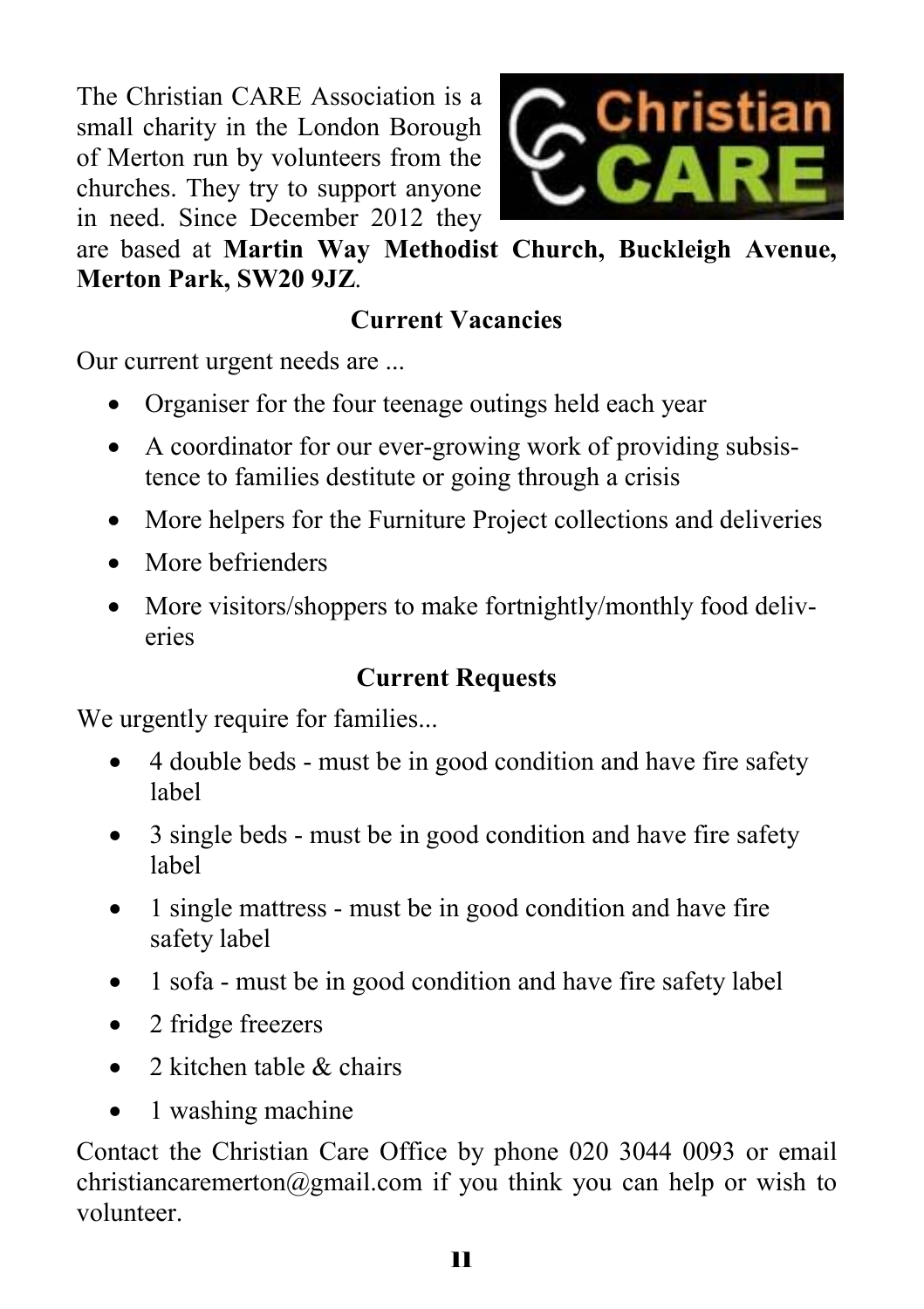#### OBITUARY: THE SAD PASSING OF COMMON SENSE

Today we mourn the passing of a beloved old friend, Common Sense, who has been with us for many years. No one knows for sure how old he was, since his birth records were long ago lost in bureaucratic red tape.

He will be remembered as having cultivated such valuable lessons as knowing when to come in out of the rain, why the early bird gets the worm, life isn't always fair, and maybe it was my fault. Common Sense lived by simple, sound financial policies (don't spend more than you earn) and reliable parenting (adults, not children, are in charge). His health began to deteriorate rapidly when well-intentioned, but overbearing, regulations were set in place.

Reports of a six-year-old boy charged with sexual harassment for kissing a classmate, teenagers suspended from school for using mouthwash after lunch and a teacher fired for reprimanding an unruly student, only worsened his condition. Common Sense lost ground when parents attacked teachers for doing the job they had themselves failed to do in disciplining their unruly children. It declined even further when schools were required to get parental consent to administer paracetamol, sun lotion or plaster to a pupil, but could not inform the parents when a pupil became pregnant and wanted to have an abortion.

Common Sense lost the will to live as the Ten Commandments became contraband, churches became businesses and criminals received better treatment than their victims. Common Sense took a beating when you couldn't defend yourself from a burglar in your own home, but the burglar could sue you for assault because you protected yourself and your own.

Common Sense finally gave up the will to live after a woman failed to realise that a steaming cup of coffee was hot. She spilled a little in her lap and was promptly awarded a huge settlement.

Common Sense was preceded in death by his parents, Truth and Trust, his wife, Discretion, his daughter, Responsibility and his son, Reason. He is survived by three stepbrothers; I Know My Rights, Someone Else is to Blame, and I'm A Victim. Not many attended his funeral because so few realised that he was gone.

*Author Unknown*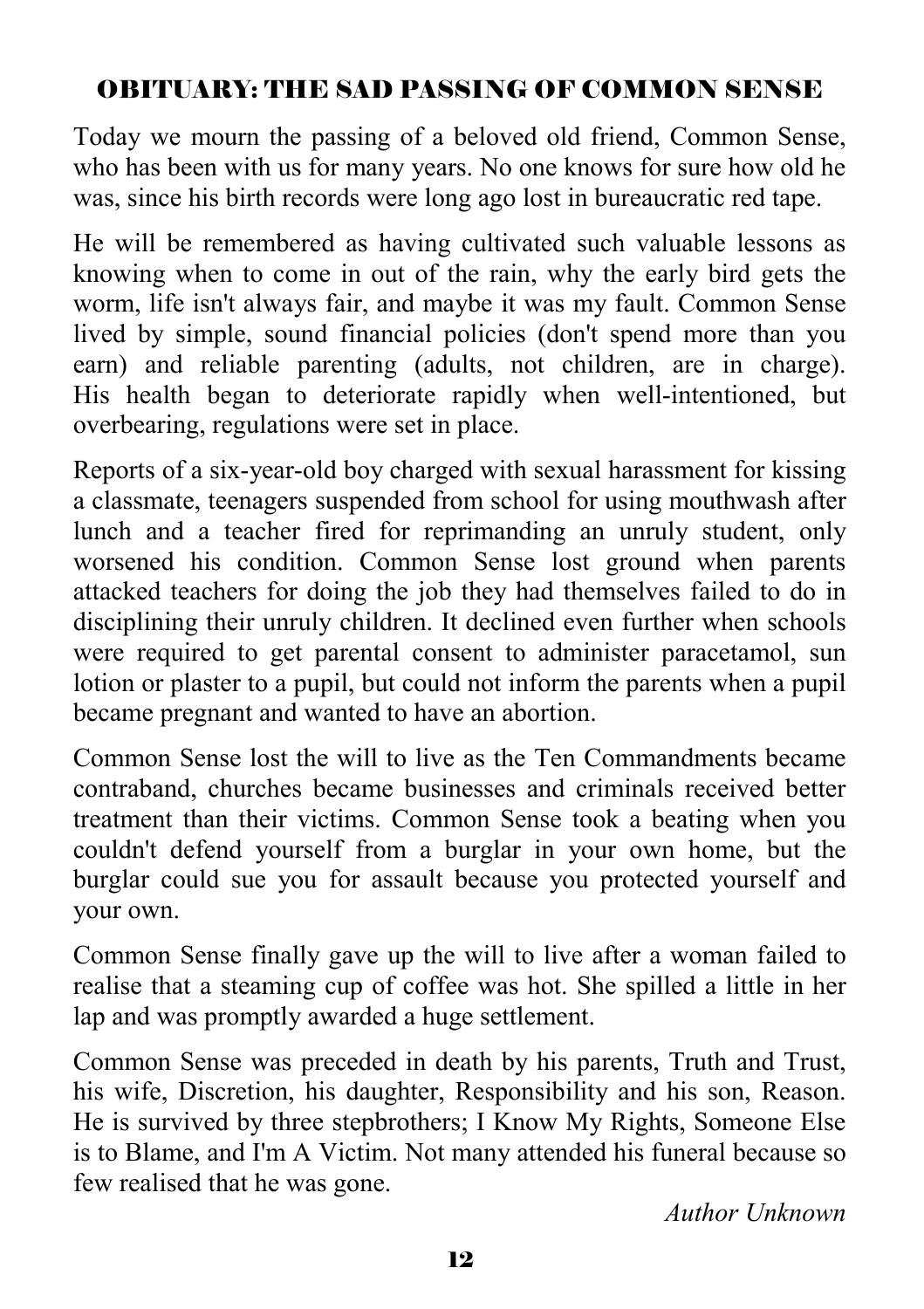#### Extreme Symbol

 *Taken from: Extreme devotion, the voice of the martyrs from the co-authors of Jesus freaks. Serious followers of Jesus pay a price, and extreme followers often pay the ultimate price. Each story is true.* 

#### **For those who have suffered in prison for their faith in Christ, Holy Communion is a precious ceremony; however, it is rarely shared under the watchful eye of prison guards.**

Tom White and a pilot named Mel were flying over Communist Cuba in a small plane, dropping thousands of leaflets that communicated the gospel of Christ to the oppressed people under Fidel Castro's dictatorship. They got caught in a thunderstorm and were forced to make a crash landing. Although Tom and Mel were unharmed, they had landed in Cuba, and Communist guards were waiting with loaded guns. Tom and Mel were sentenced to twenty-four years in prison.

 Tom was allowed two visits from his wife, Ofelia, who had a mission of her own. She smuggled a tiny packet of powdered grape drink enclosed in plastic and a rubber band. Tom would take the drink back into the prison so that he and the other Christian prisoners could share communion when the guards were not watching.

 Tom and Ofelia White both understood one thing. Celebrating Jesus Christ and his shed blood on the cross was the most powerful symbol holding their marriage and mission intact.

 Tom and Mel were released after eighteen months. Today Tom and Ofelia continue to celebrate Christ's sacrifice for them in Oklahoma, where Tom directs the work of The Voice of the Martyrs.

*Christ instructed his disciples to celebrate two traditions: baptism and the Lord's Supper. They are symbols of devotion to him – a celebration of his death and resurrection. As much as they are Christian tradition, however, they ought never become merely traditional events. We may not understand believers who risk their lives to commemorate the Lord's Supper because the tradition has never been at risk in our own cultural setting. But those who are persecuted for their faith find their priorities are reordered. The symbols become precious expressions of devotion. What do the Christian symbols of baptism and communion mean to you? How will you heighten your celebration the next time you observe Christian baptism and participate in communion?* 

And he took bread, gave thanks and broke it, and gave it to them, saying, "This is my body given for you; do this in remembrance of me." Luke 22:19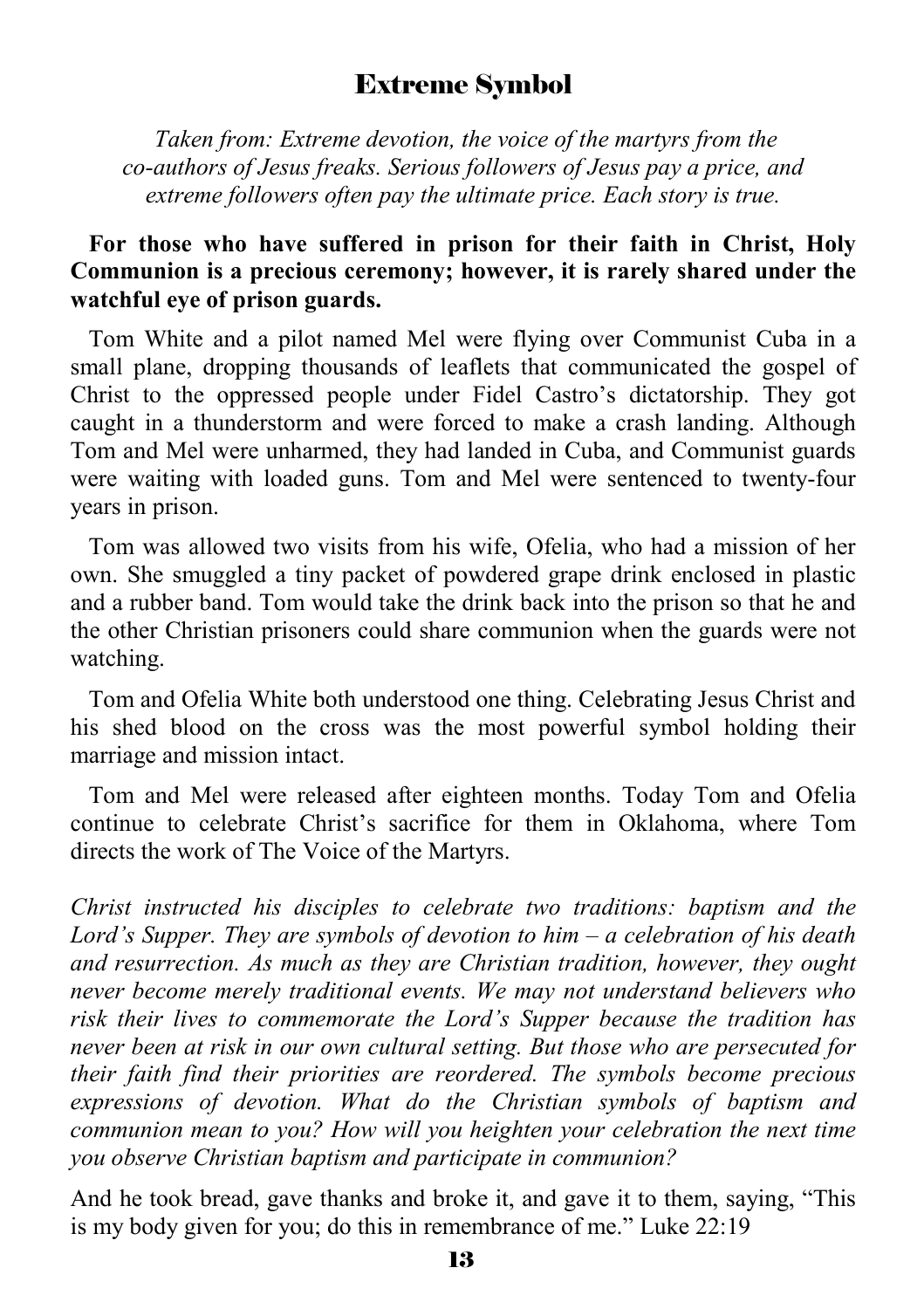

|                                                                     |                    | Tue 2 10.30am-noon Coffee and Chat     |  |  |  |
|---------------------------------------------------------------------|--------------------|----------------------------------------|--|--|--|
|                                                                     | 7.30 <sub>pm</sub> | <b>Worship Leaders Course</b>          |  |  |  |
|                                                                     | 8.00 <sub>pm</sub> | Time for Prayer                        |  |  |  |
|                                                                     | Sun 7 10.30am      | Morning Service led by Rev Paul Timmis |  |  |  |
| following the service there will be an extraordinary Church Council |                    |                                        |  |  |  |
| to finalise details of the refurbishment of the Church              |                    |                                        |  |  |  |

**CHURCH DIARY** 

| Tue      |    | $9\,10.30$ am-noon  | Coffee and Chat                                |
|----------|----|---------------------|------------------------------------------------|
|          |    | 8.00pm              | Time for Prayer                                |
| Thur 11  |    | 8.00 <sub>pm</sub>  | Leadership Meeting                             |
| Fri      | 12 | $12.30 \text{ pm}$  | Luncheon Club                                  |
| Sun $14$ |    | $10.30$ am          | Morning Service led by Tony Loft               |
|          |    | Tue 16 10.30am-noon | Coffee and Chat                                |
|          |    | $8.00 \text{ pm}$   | Time for Prayer                                |
|          |    | $7.00 \text{ pm}$   | Men's Supper Club - 20th Anniversary -         |
|          |    |                     | Margaret Watson (Harpest) - All Invited        |
| Sun $21$ |    | $10.30$ am          | <b>Morning Service</b>                         |
|          |    | $6.30 \text{ pm}$   | Communion Service led by Rev Paul Timmis       |
|          |    | Tue 23 10.30am-noon | Coffee and Chat                                |
|          |    | $8.00 \text{ pm}$   | Time for Prayer                                |
| Sun $28$ |    | $10.30$ am          | Communion Service led by Rev Martine Stemerick |
| Tue      |    | 30 10.30am-noon     | Coffee and Chat                                |
|          |    | $8.00 \text{ pm}$   | Time for Prayer                                |

*Please refer to the Website (www.martinway.org.uk) or Weekly Notice Sheet for any additional information*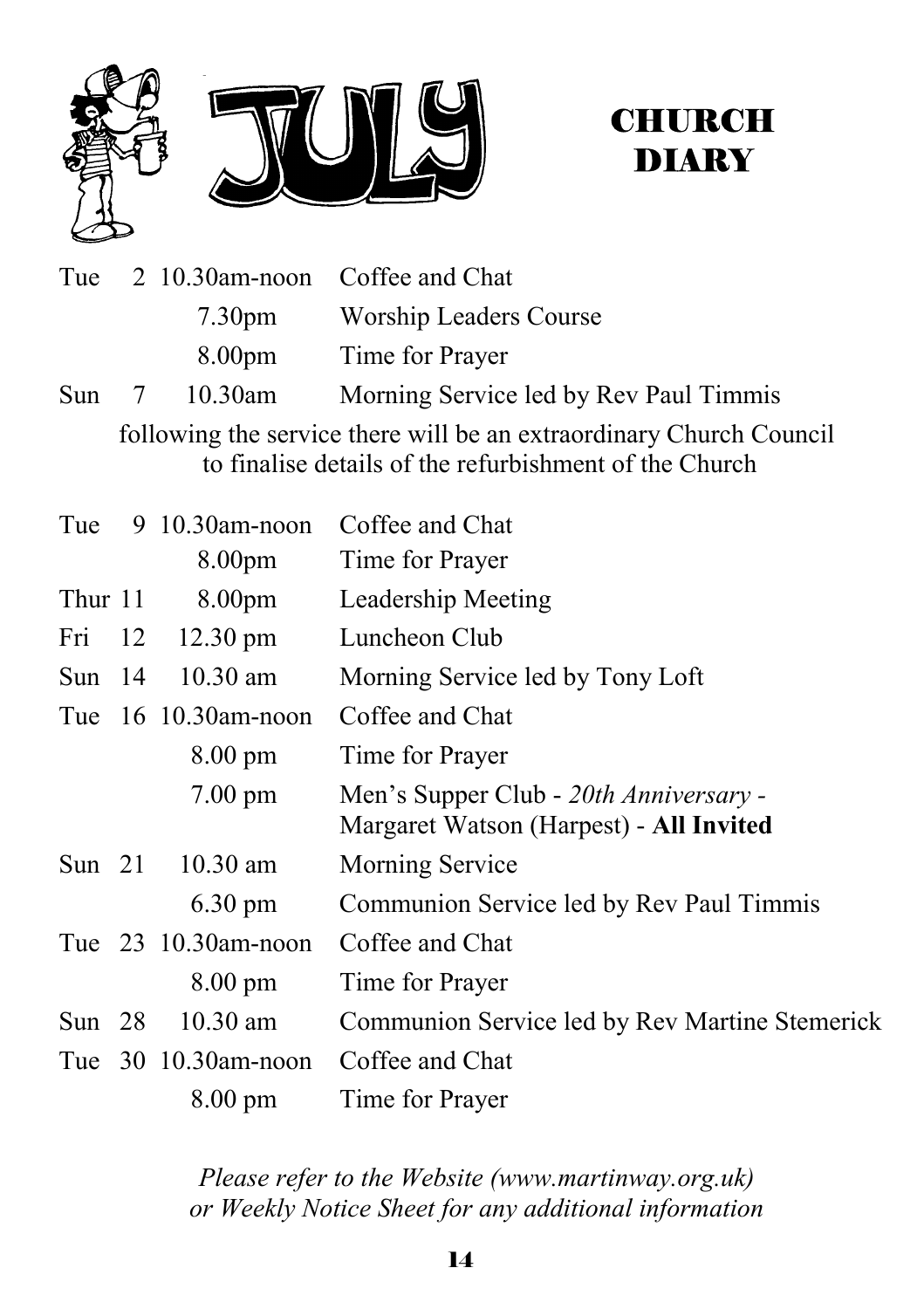



| Sun      | 4 | 10.30am            | Morning Service                          |
|----------|---|--------------------|------------------------------------------|
| Tue      | 6 | 8.00 <sub>pm</sub> | Time for Prayer                          |
| Sun $11$ |   | $10.30$ am         | Morning Service led by Rev Paul Timmis   |
|          |   | 6.30 <sub>pm</sub> | Communion Service led by Rev Paul Timmis |
| Tue 13   |   | 8.00 <sub>pm</sub> | Time for Prayer                          |
| Sun $18$ |   | $10.30$ am         | Communion Service led by Rev Paul Timmis |
| Tue 20   |   | 8.00 <sub>pm</sub> | Time for Prayer                          |
| Sun $25$ |   | 10.30am            | Morning Service led by Brenda Cannon     |
| Tue 27   |   | 8.00 <sub>pm</sub> | Time for Prayer                          |
|          |   |                    |                                          |

We wish all of those who celebrate a birthday during these months a very

# *Happy Birthday*

and especially to:

**Francesca Heald on 5th July Anne Jenkins on 12th July Jessica Hazen on 26th July Emily Bacon on 3rd August Rebecca Smith on 11th August** 



#### Give a Hug

 $- < 0 > -$ 

A hug is like a perfect gift. One size fits all and nobody minds if you exchange it.